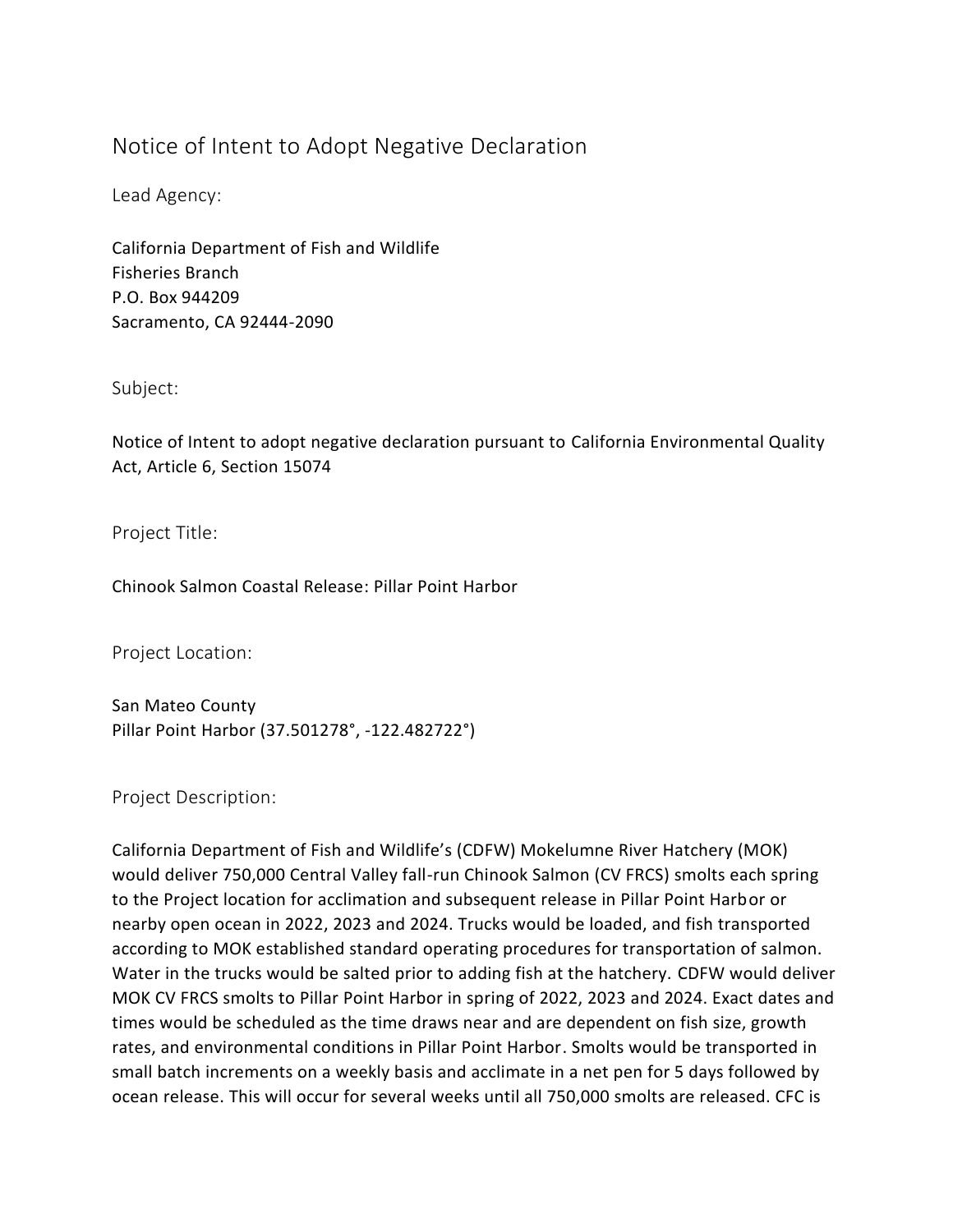implementing this project. CFC would provide all necessary boats for towing and servicing pen and fish as well as any other operational logistics. The Project's objective is to enhance the commercial and recreational salmon ocean fishery.

Location and Custodian of the Negative Declaration Document:

California Department of Fish and Wildlife Fisheries Branch https://nrm.dfg.ca.gov/FileHandler.ashx?DocumentID=199079

Attention: Robyn Bilski 916-206-3758 Robyn.Bilski@wildlife.ca.gov

## Determination:

The California Department of Fish and Wildlife finds that the Project would not have a significant effect on the environment.

The completed Initial Study, attached to this negative declaration, documents the basis for this finding, and CDFW's determination that no significant effect on the environment would occur as a result of Project implementation, and there is no substantial evidence, in light of the whole record before CDFW, that the Project may have a significant effect on the environment (see Initial Study and environmental checklist). Therefore, a Negative Declaration has been prepared pursuant to the California Environmental Quality Act, Public Resource Code Section 21080, subd. (c)(1).

The Initial Study concluded that the Project would have less than significant impacts to biological resources, greenhouse gas emissions, and public services. The Project would have no impacts to aesthetics, agriculture and forestry, air quality, cultural resources, energy, geology/soils, hazards/hazardous materials, hydrology/water quality, land use/planning, mineral resources, noise, population/housing, recreation, transportation, tribal cultural resources, utilities/service systems, and wildfire.

Negative Declaration: